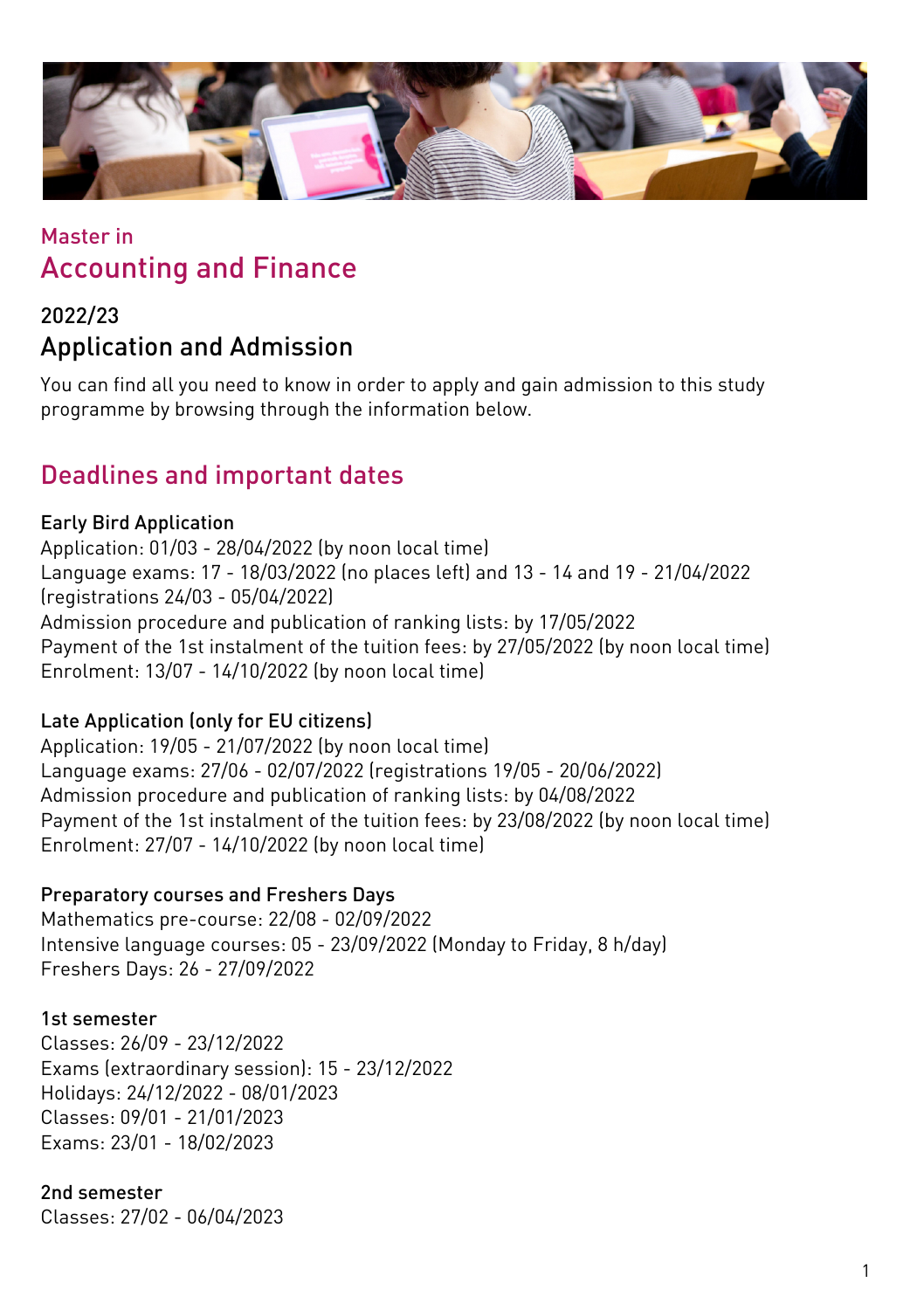Holidays: 07/04 - 10/04/2023 Classes: 11/04 - 10/06/2023 Exams (extraordinary session): 17 - 27/05/2023 Exams: 12/06 - 08/07/2023

Autumn session Exams: 28/08 - 30/09/2023

## Available places

EU citizens and citizens given parity of treatment Early Bird Application: 60 Late Application: 10

Non-EU citizens (living abroad) Early Bird Application: 5

The programme will only be offered if a minimum of 15 newly enrolled students is reached.

## Entry requirements

In order to gain admission to this programme you need one of the following qualifications:

1. a bachelor degree (\*) in one of the following Italian degree classes or an equivalent qualification gained abroad:

- $\bullet$  D. 270/04: L-18 Economics and Business Administration L-33 Economics
- D. 509/99: 17 Economics and Business Administration 28 Economic Sciences
- Final degree or university certificate from a School of Economics, according to the regulation in force before M.D. 509/99.

(\*) Italian citizen who have obtained their degree abroad must also have a secondary school leaving qualification.

or

2. a bachelor degree in a different class to the ones listed above or an equivalent qualification gained abroad. At least 15 credit points must have been acquired in one or more of the following scientific-disciplinary sectors:

- SECS-P/07 Accounting
- SECS-P/08 Business Administration
- SECS-P/09 Managerial Finance
- SECS-P/11 Economics and Management of Financial Intermediary
- ING-IND/35 Industrial Engineering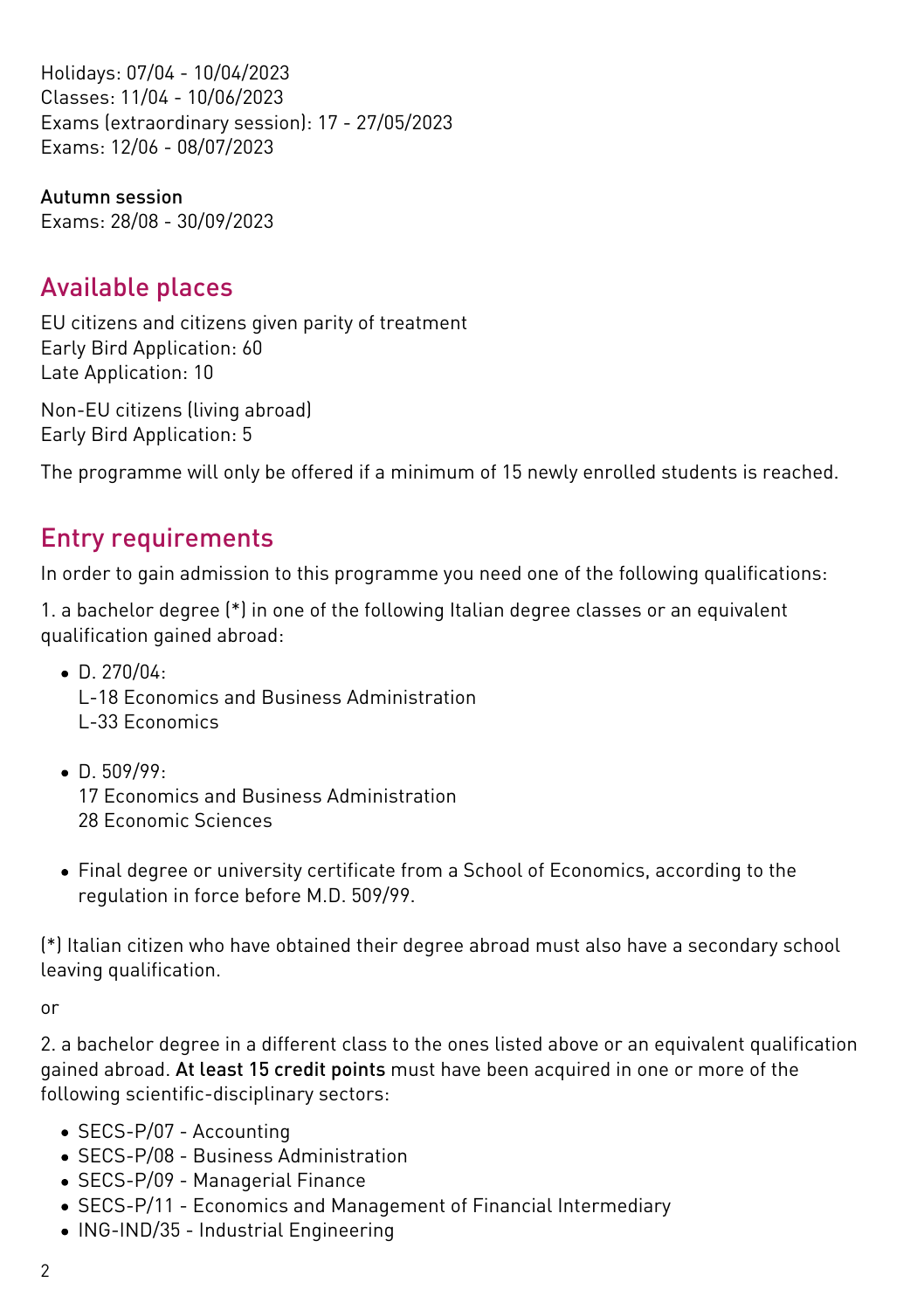#### If you have not yet graduated at the time of application:

You can apply if you have acquired at least 140 credit points (ECTS). In this case you will be admitted conditionally, and you need to submit your diploma by the enrolment deadline.

### If you graduate after the enrolment deadline:

You cannot enrol and you will lose your place, which will be offered to the subsequent applicant in the ranking list. In this case you should not pay the tuition fees to secure your admission. You will be able to submit a late enrolment request and, only if there still are available places, you can enrol by 17 December 2021.

To be admitted, you must fulfil the language requirements indicated in the section "Language requirements".

According to national regulations, simultaneous enrolment in a maximum of 2 programmes is possible (however, the two programmes must not belong to the same class, e.g., LM-18/LM-18).

## Language requirements

The official teaching languages are German, Italian and English. Therefore, the following language requirements apply, otherwise you will be excluded from the admission procedure:

Entry level (to gain admission) 1st language: C1 2nd language: B2 3rd language: no level required

A B1 level in the third language is the minimum requirement for taking curricular examinations in that specific language.

Exit level (to graduate) 1st language: C1 2nd language: C1 3rd language: B1

The levels of the Common European Framework of Reference apply.

Your first language is the language in which you have the highest level of proficiency (C1). Your third language is instead the language in which you are weaker (or in which you are an absolute beginner).

You can demonstrate your language proficiency in the application portal (in the section "upload language certificates" and/or "enrol for language exams") after you have created an application in the section "create/manage applications". The certification is mandatory for the first and second language, for the third language it is recommended (from B1 onwards).

- In case your final certificate has been awarded by an Italian public institution, you need to submit a self-declaration.
- In case your final certificate has been awarded by a foreign public institution, you need to upload diploma scanned copy of the original.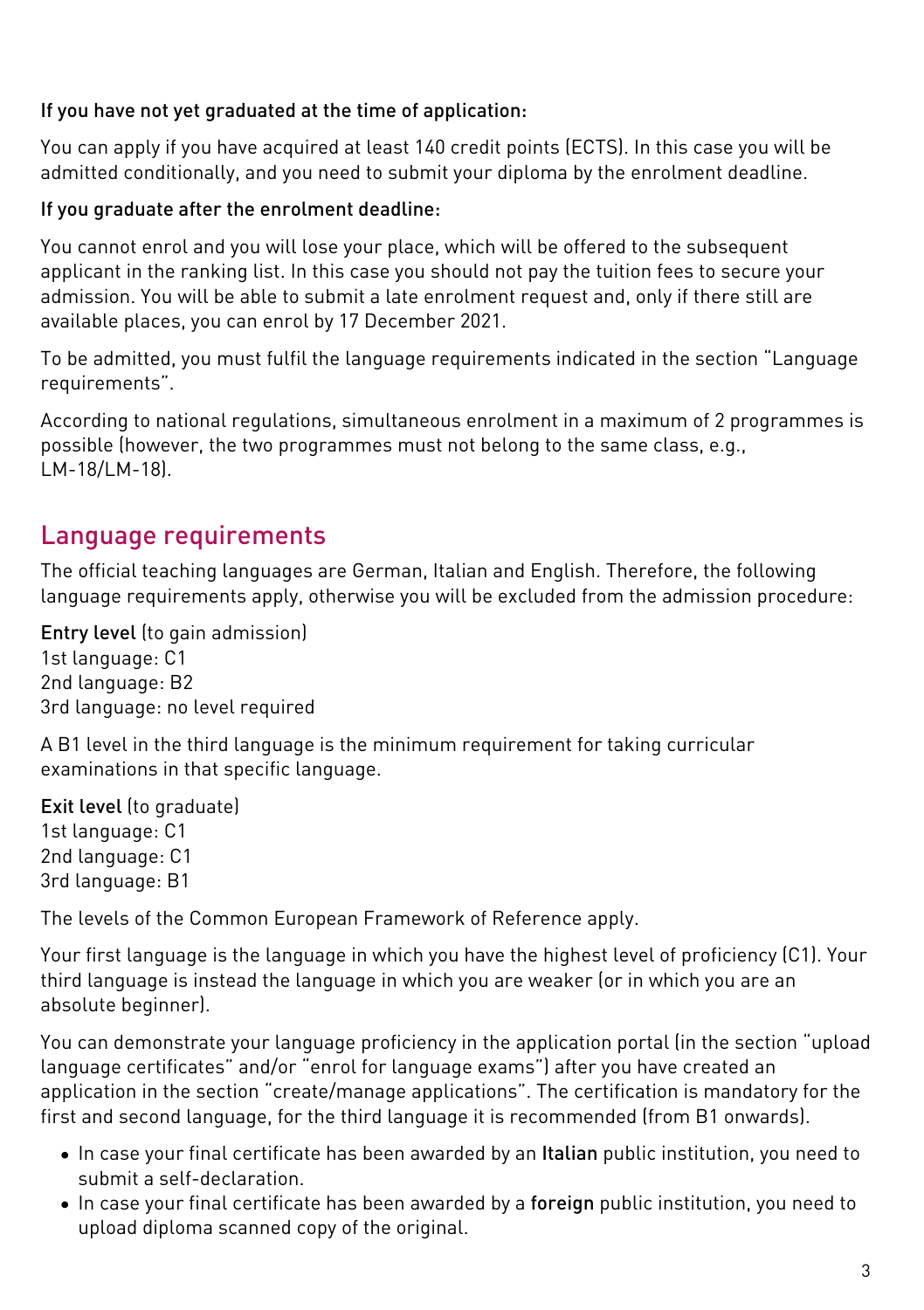#### You can demonstrate language proficiency through:

- 1. the main teaching language in your final high school year if German, Italian or English (recognised as C1) (Ladin upper secondary schools: recognised as B2 in German and Italian).
- 2. a bachelor or master degree in Italian, German or English (recognised as C1). unibz graduates must upload the language certificates obtained and/or declare that they have passed language exams at the unibz Language Centre (B2, B2+ or C1)
- 3. a recognised language certificate (see the list of recognised certificates: <https://www.unibz.it/en/services/language-centre/study-in-three-languages/>) If you cannot upload the certificates, you can send them by e-mail as PDF files or deliver them in person to the Language Centre by the application deadline (see "Deadlines" section).
- 4. language exams organised by the unibz Language Centre. You can register for these exams online through the application portal (in the section "enrol for language exams") after you have filled out your application in the section "create/manage applications". The registration periods are indicated in the "Deadlines" section. If you start your application outside a language exams registration period, you must return to the portal during one of the periods indicated above in order to register for an exam.

Information regarding the structure of the language proficiency exams, their duration, their administration, and typical processing time for the publication of the results can be found on the following webpage: <https://www.unibz.it/en/services/language-centre/language-exams/>.

### Secondary schools in a foreign country/Bi- or multilingual schools

If the foreign language proficiency levels (for German, Italian, or English) are explicitly indicated on the diploma of graduation according to the Common European Framework of Reference (i.e., B1, B2 or C1), and if all four language abilities (reading, listening, speaking, writing) have been assessed, then the indicated levels will be accepted as a proof of proficiency for the second and/or third language.

Please upload your school-leaving certificate to the application portal in the section "upload language certificates" under the respective language. The Language Centre will decide on its recognition.

### Third language/Intensive language courses in September

If you have already acquired a language certificate in the third teaching language, please upload it to the portal. If you are not able to certify your language competence in the third language and you are admitted to unibz, you will have to take a placement test. You will receive further information about the test by e-mail. Based on the result of the placement test, you will be assigned to a certain learning path so that you will be able to reach level B1 as soon as possible.

If you are an absolute beginner in the third language, or if you have a level below B1, you may attend a three-week intensive language course during the pre-semester session in September in order to start the learning path.

The dates of the extensive courses are indicated in the "Deadlines" section. Beginner courses (A1) will be offered exclusively during the pre-semester intensive course session in September will no longer be offered during the academic year. Therefore, absolute beginners should start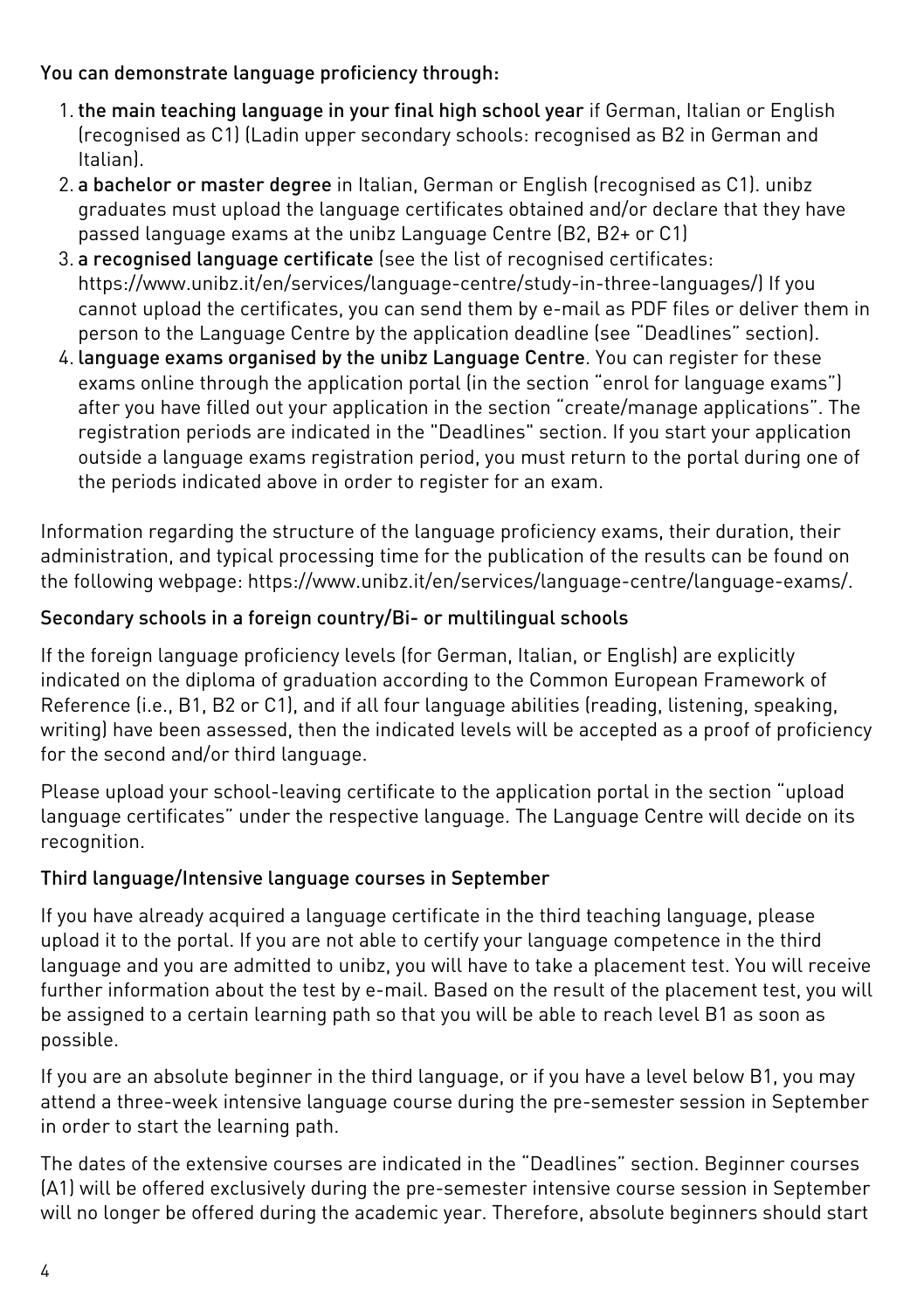their learning path for the third language by attending the intensive courses in September.

There will be extensive courses (4 hours per week) during the semesters and intensive courses (8 hours per week) during the time between semesters.

The language courses offered by the Language Centre are free of charge and aim to help the students reach the level B1 in the third language after the first study year.

# Online Application

Your application must be submitted online through the [Application Portal](https://aws.unibz.it/exup). The deadlines are indicated in the "Deadlines" section.

- You need to create an account and upload a valid ID card or passport (front/back). Please note: if your document is invalid, incomplete or unreadable, you will be excluded from the admission procedure;
- Fill in the online form and upload the attachments listed under "Admission procedure";
- If you gained your qualification abroad, you must also upload the diploma of your qualification: if you are not yet in possession of the diploma, you'll need to upload it upon enrolment;
- Complete and submit the online application by the deadline. Once the application has been sent, it cannot be modified. Filled-in forms which have not been sent correctly will not be taken into consideration.

Please note: Mendacious declarations will be criminally prosecuted and will result in the automatic exclusion from the ranking list.

### EU-Citizens and equivalent

You might apply for more than one study programme. If you are excluded in the first session, you might apply again in the second one.

### Considered as equivalent are:

- 1. Citizens from Norway, Iceland, Liechtenstein, Switzerland, San Marino and the Vatican City State;
- 2. Non-EU citizens with a valid permit to stay in Italy (see article 39, paragraph 5 of decree no. 286 of 25.07.1998: "permesso di soggiorno" (residence permit) for work, family reasons, political or humanitarian asylum, religious reasons). In this case, you apply directly to the University as described above and must submit a copy of your valid permit to stay. A permit to stay for study reasons or a visa for tourism is not. If the permit has expired, you must attach a renewal request. Please note that if you do not upload the permit in the application portal, you will be automatically considered a non-EU citizen living abroad and therefore subject to the admission procedure through the Italian authorities in your country of origin.

### Non-EU-Citizens (living outside of Italy)

Only one application period is offered. After the deadline it is not possible to apply anymore. Application fee: € 30.

Once the ranking list has been published, if you have gained admission, secure it by paying the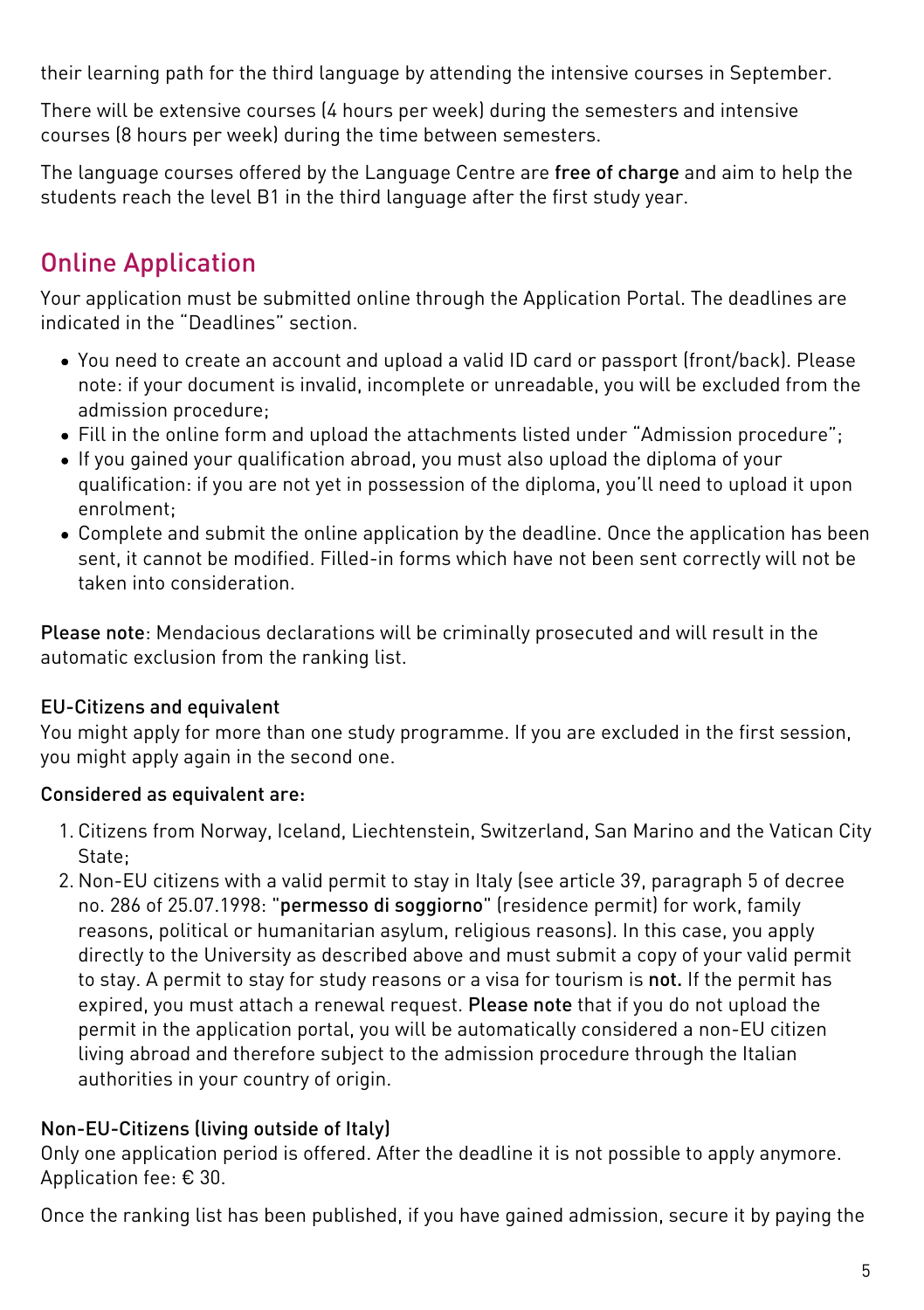first instalment and then start your visa application on the [Universitaly portal.](https://www.universitaly.it/index.php/) The application on Universitaly is mandatory, otherwise you will not be allowed to enrol. On Universitaly you can apply for one study programme only.

## Admission procedure

The admission procedure is based on the following criteria:

#### 1. Grade average: maximum 75 points

- Graduated: final grade
- Not graduated yet: grade average of exams taken. For degrees with maximum grade and distinction "cum laude", an additional 2 points will be assigned.
- 2. GMAT or GRE test: maximum 20 points. It contributes to the calculation of the overall score, but is not a compulsory requirement for the admission
- 3. Knowledge of the three official languages of instruction at a higher level than the one required for admission (C1, B2): maximum 5 points. For more information, see section "Required language competences".up to a maximum of 5 additional points may be awarded to those applicants who have successfully attended one or more courses included in the curriculum of the Master in Accounting and Finance.

#### Minimum total points for admission to the ranking list: 63 points.

In the event of a tie, applicants who have passed the GMAT or GRE test within the last 5 years and have a score higher than 490 for the GMAT test and 300 for the GRE test will have priority, without the score itself conferring any further priority. In the event of a further tie, the applicant with the higher grade average will have priority and then the youngest applicant. Only complete sets of documents will be evaluated. The absence of one or more documents required for the calculation of the grade average will result in exclusion from the ranking list. Applicants who have not yet obtained their degree will be included in the ranking with reservation.

By urgent order of the Dean of the Faculty of Economics no. 23/2022, the following addition was made to the selection criteria defined by resolution no. 136/2021 of Council of the Faculty of Economics :

"If, at the outcome of the selection relating to the late application session II, carried out in accordance with the criteria set out in Faculty Council resolution no. 136/2021, there are still spots available, the following minimum score will be applied to achieve eligibility for admission: ≥ 55 points.

#### Notes:

Scoring of the GMAT® ([www.mba.com\)](https://www.mba.com) and GRE® ([www.ets.org/gre/](https://www.ets.org/gre/)) tests:

 The GMAT test will only be scored if it has been passed with a score above 490 in the 5 years preceding the selection process. The committee will also consider any unofficial GMAT score reports, and applicants agree to submit the official report no later than the deadline for payment of the first instalment.

 The GRE test will only be considered as an alternative to the GMAT test if it has been taken with a score above 300 in the 5 years preceding the selection process.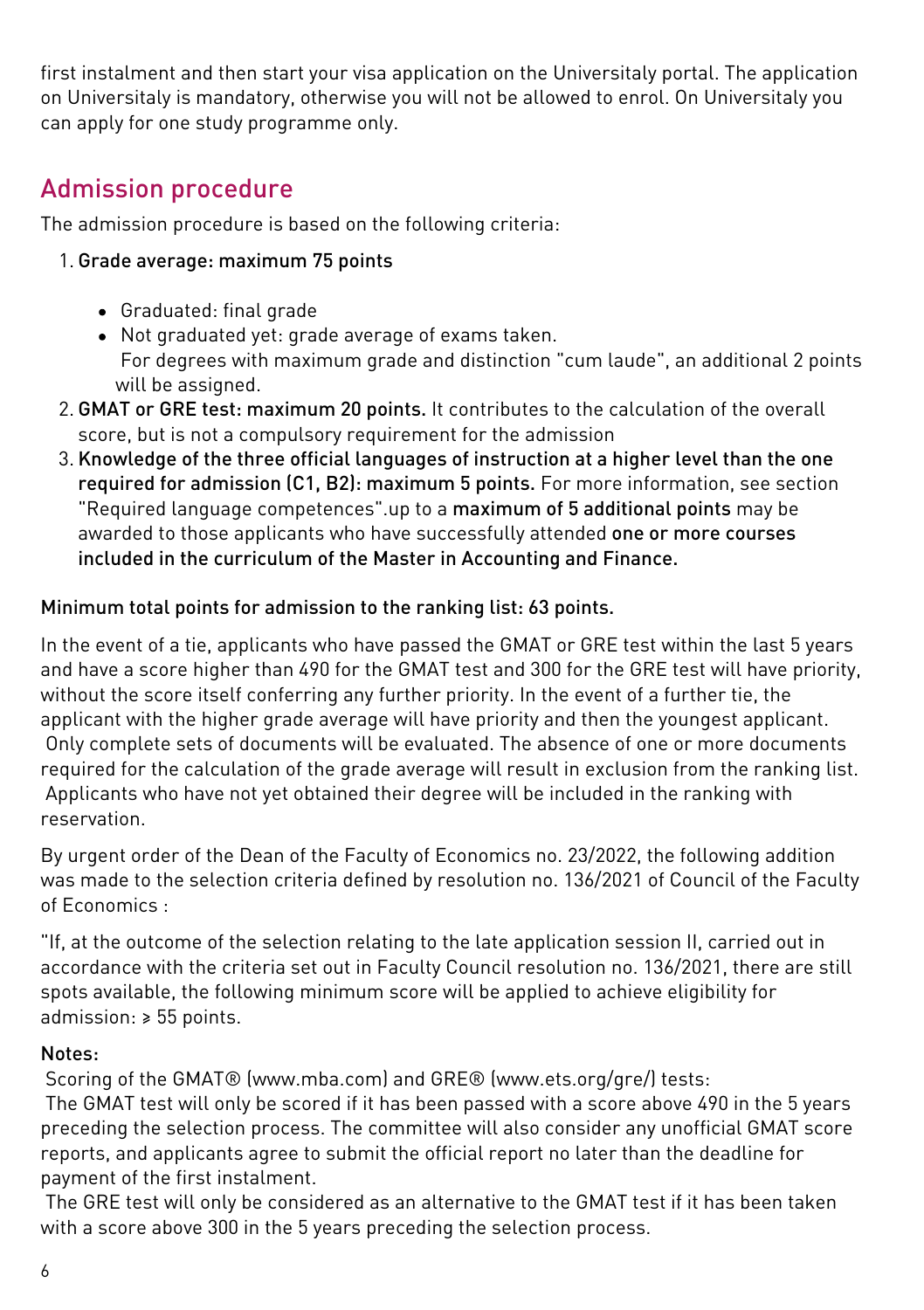Courses provided by the curriculum of the Master in Accounting and Finance are not taken into account for the achievement of the 15 credits required for admission to the Master programme.

Courses which are recognised for the achievement of the above-mentioned 15 CP cannot be used for a possible shortening of the study career.

## Secure your admission and enrolment

If you have been admitted to more than one study programme, you can secure your admission for a maximum of 2 programmes by paying the designated rate twice. By confirming your place, you renounce admission to the other programmes.

#### 1. Choose the study programme and pay the fees (to secure your admission) in the application portal.

The deadlines are indicated in the "Deadlines" section.

If you do not meet this deadline, you will automatically be excluded and the next applicant in the ranking list will be admitted.

For EU citizens and citizens given parity of treatment only: any remaining places of the early bird application, will be offered in the late application.

Please note that you do not gain full student status by only paying the tuition fees. This status will only be acquired upon enrolment. If you have secured your admission, there will be no refund of the tuition fees unless you do not pass your secondary school final exam or, in the event of non-EU applicants living abroad, you do not receive the documents necessary for enrolment from the Italian authorities in your country.

### 2. Enrol online in the application portal.

The deadlines are indicated in the "Deadlines" section.

Enrolment is recommended as early as possible, so you have the possibility to upload incomplete documents before the deadline.

If you do not meet the enrolment deadline, you will be excluded and the next applicant in the ranking list will be admitted.

### Admission with reservation:

If you do not have the required academic qualification, you will be given a conditional offer for a study place and you must submit your qualification upon enrolment. If you achieve your qualification after the enrolment deadline, you cannot enrol, and you will lose your place which will be offered to the subsequent applicant in the ranking list. Advice: If you achieve your qualification after the enrolment deadline, you should not pay the tuition fees to confirm the study place. You will be able to submit a late enrolment request and, only if there are study places still available, you can enrol by 16 December 2022.

If you have gained your qualification abroad, you must certify that at the universities in the country where you gained your qualification, you can access to a study programme similar to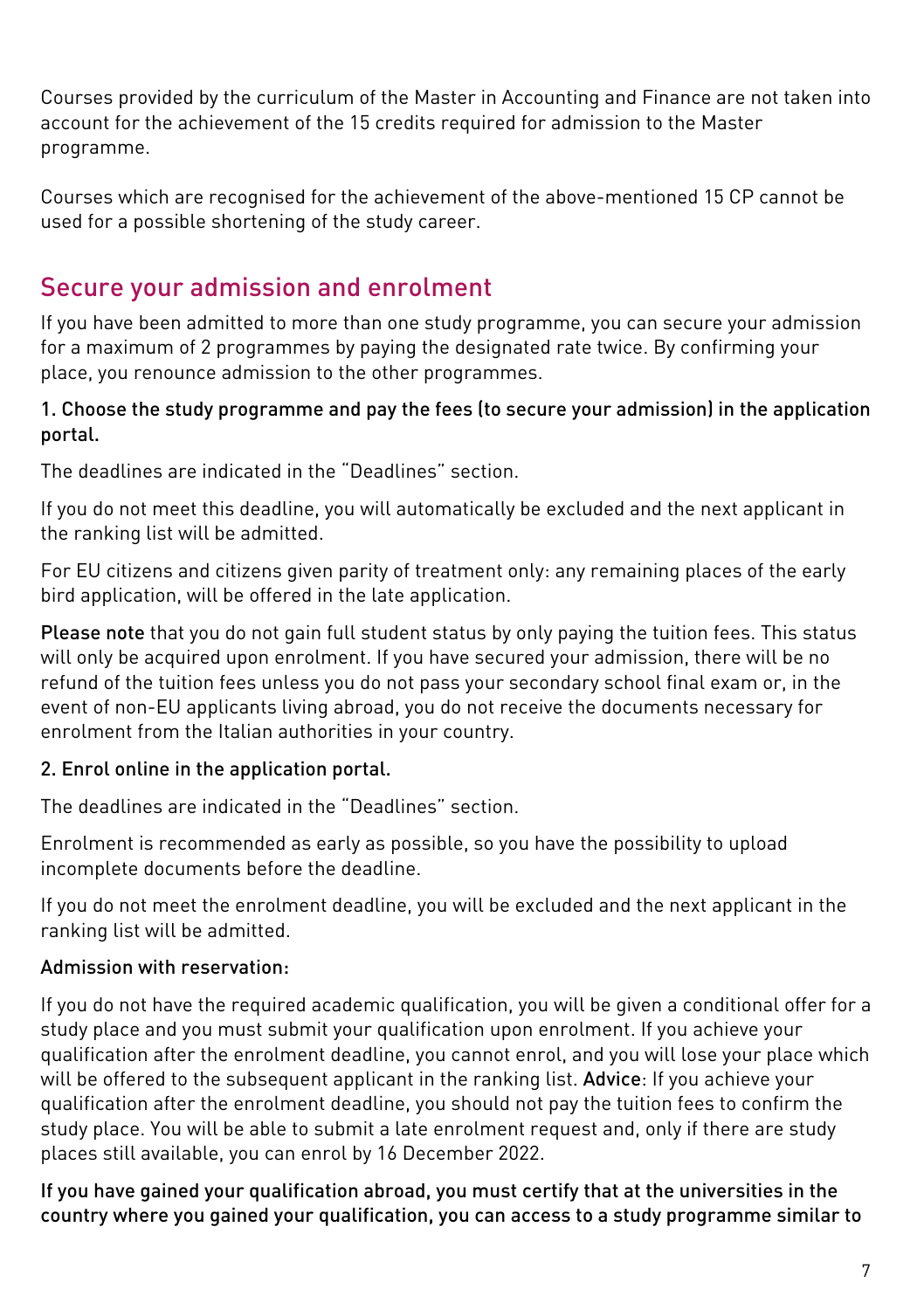#### that chosen at unibz. Therefore you must upload (if not uploaded upon application):

- diploma of your qualification
- official translation of your diploma into Italian (translation is not necessary if it has been issued in German or English)

and one of the following:

- the Diploma supplement, where it must be indicated: that you have achieved at least 180 credit points (ECTS) and that the study title gives access to a Master course. In case of doubt, unibz reserves the right to request the Statement of comparability
- [Statement of comparability](https://www.cimea.it/EN/pagina-attestati-di-comparabilita-e-verifica-dei-titoli) of your qualification, issued by the Italian Information Centre on Academic Mobility and Equivalence (CIMEA), in the case the Diploma supplement is missing
- declaration of equivalent value of your qualification, issued by the Italian consulate or embassy abroad, as an alternative to the Statement of comparability

Please note that if you do not possess a valid admission qualification, you could be excluded with Rector's decree even after enrolment

#### If you are a non-EU citizen living abroad:

If you are eligible for admission (check the ranking lists) and have also applied on [Universitaly](https://www.universitaly.it/index.php/), the Italian Authorities in your own country will issue you the entry visa for studies/university.

This will allow you to arrive in Italy to enrol for the study programme that you have applied for, after passing the admission procedure.

According to Italian law, within 8 working days of your arrival in Italy, you must have applied for the residence permit: as soon as you arrive, get in touch with the Advisory Service and you will be given the necessary information for starting the procedure.

Once you will obtain your residence permit (permesso di soggiorno), you have to hand it in at the Student Secretariat personally or via e-mail.

Students intending to transfer from another Italian University to unibz must submit to the Student Secretariat - at the beginning of the academic year - a copy of the transfer application presented at the university of provenance.

# Tuition Fees

Fees amount to € 1351.50

- 1st instalment (€ 751.50)\*: includes the provincial tax for the right to study of € 151.50 and a revenue stamp of € 16.
- 2nd instalment (€ 600): must be paid by 31 March 2023.

Delayed payment of the second instalment will result in a fine being levied. If you have not paid the tuition fees, you will be unable to take exams and will not be able to transfer to other universities or other study programmes.

If you drop out of a programme, interrupt your studies or are excluded from studies, you are